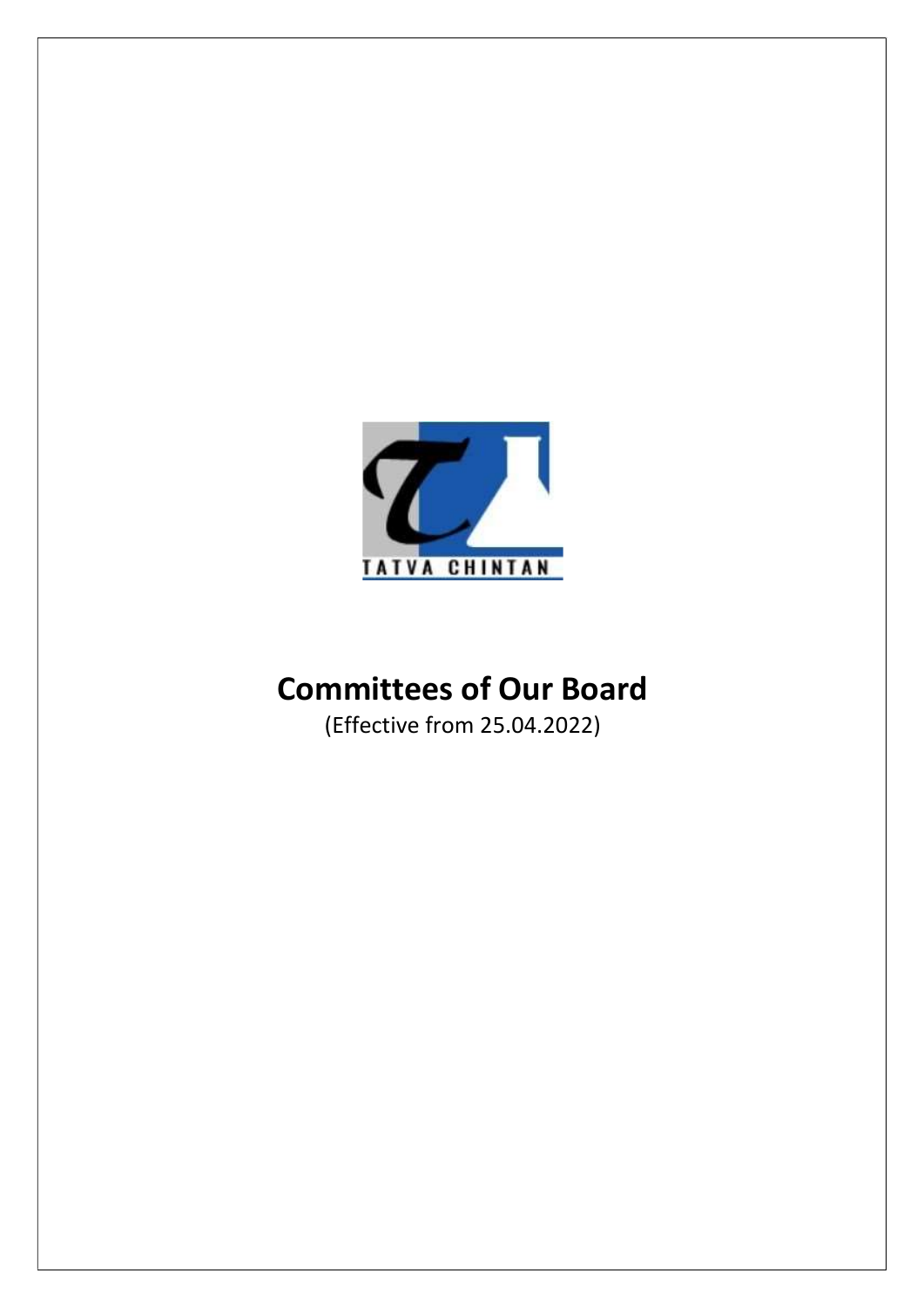# Committees of Our Board

In terms of the SEBI (Listing Obligations and Disclosure Requirements) Regulations, 2015 (SEBI Listing Regulations, 2015) and the provisions of the Companies Act, 2013, our Company has constituted the following committees of the Board of directors:

- A. Audit Committee
- B. Nomination and Remuneration Committee
- C. Stakeholders Relationship Committee
- D. Corporate Social Responsibility Committee; and
- E. Risk Management Committee

#### A. Audit Committee

The constitution of the Audit Committee is in compliance with Section 177 of the Companies Act, 2013 and Regulation 18 of the SEBI Listing Regulations, 2015. The current constitution of the Audit Committee is as follows:

| <b>Name of Director</b>     | <b>Position in the Committee</b> | <b>Designation</b>       |
|-----------------------------|----------------------------------|--------------------------|
| CA Subhash Ambubhai Patel   | Chairman                         | Independent Director     |
| Dr. Manher Chimanlal Desai  | Member                           | Independent Director     |
| Dr. Avani Rajesh Umatt      | Member                           | Independent Director     |
| Mr. Chintan Nitinkumar Shah | Member                           | <b>Managing Director</b> |

#### B. Nomination and Remuneration Committee

The constitution of the Nomination and Remuneration Committee is in compliance with Section 178 of the Companies Act, 2013 and Regulation 19 of the SEBI Listing Regulations, 2015. The current constitution of the Nomination and Remuneration committee is as follows:

| <b>Name of Director</b>    | <b>Position in the Committee</b> | <b>Designation</b>   |
|----------------------------|----------------------------------|----------------------|
| Dr. Manher Chimanlal Desai | Chairman                         | Independent Director |
| CA Subhash Ambubhai Patel  | Member                           | Independent Director |
| Dr. Avani Rajesh Umatt     | Member                           | Independent Director |